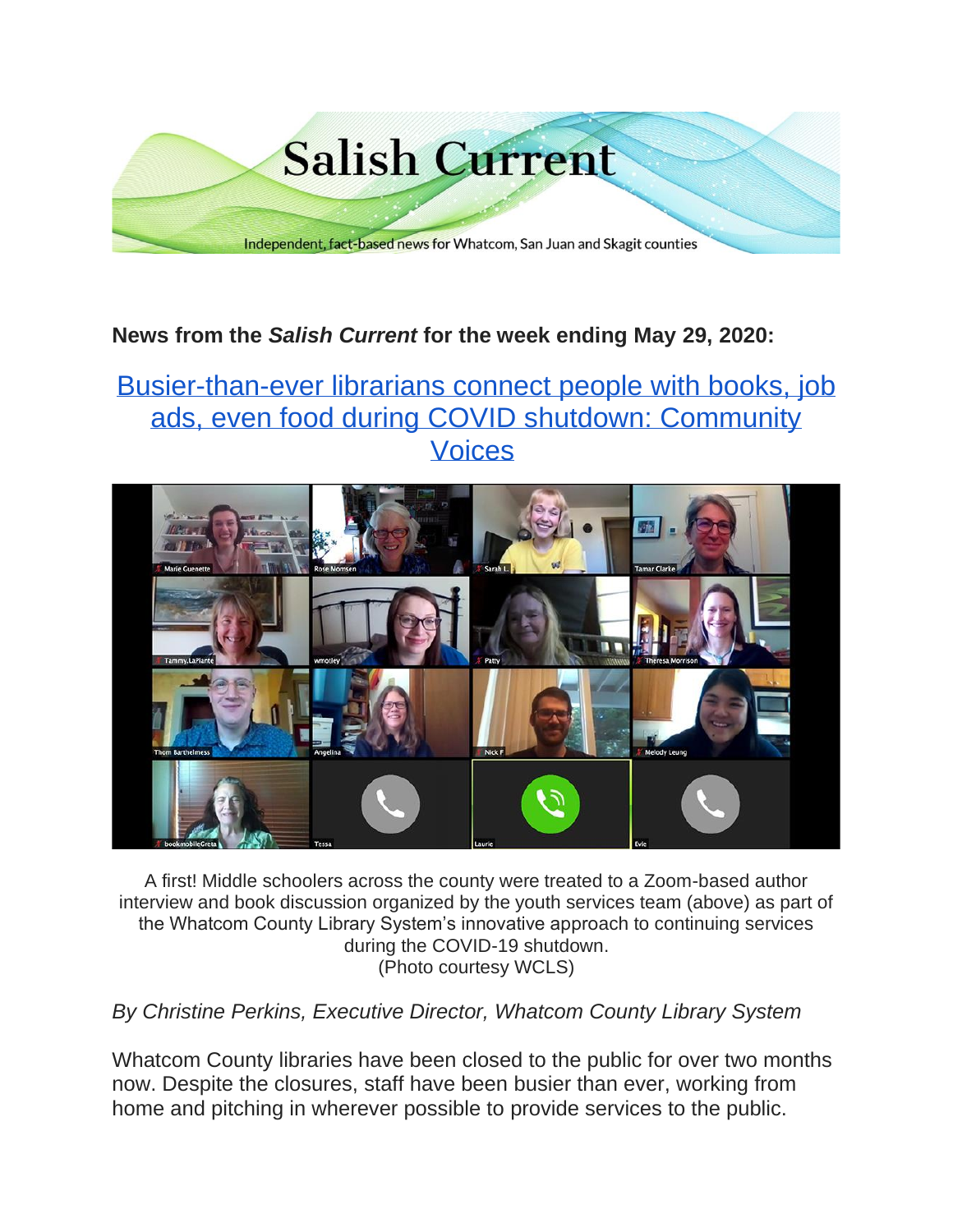We're mindful that we are living through historic times and that it will one day be valuable to remember what happened, how we responded and what we learned. [Read more.](https://salish-current.org/2020/05/29/busier-than-ever-librarians-connect-people-with-books-job-ads-even-food-during-covid-shutdown-community-voices/)

## [Government for the people: Whatcom,](https://salish-current.org/2020/05/29/government-for-the-people-whatcom-bellingham-and-port-of-bellingham-news-for-the-week-of-may-29/) Port of Bellingham [and Bellingham City news for the week of May 29](https://salish-current.org/2020/05/29/government-for-the-people-whatcom-bellingham-and-port-of-bellingham-news-for-the-week-of-may-29/)

\* \* \*

News from around the region...

#### Health & Safety

\* British Columbia has 2,558 confirmed cases and 164 related deaths, according to Johns Hopkins, while the Washington State Department of Health reported 20,764 cases and 1,106 related deaths as of Wednesday night. In a national Canadian poll, only 19% supported opening the border on June 21; 42% said September would be a good target and 26% said to wait until 2021. [\(Bellingham Herald\)](https://www.bellinghamherald.com/news/coronavirus/article243061376.html)

\* Now moving to Phase 2, San Juan County requires businesses to comply with all health and safety requirements outlined in the guidance to reopen and everyone must wear a face-covering mask inside businesses. The ban on transient lodging for non-essential travel remains in place as well as the ban on camping on ferry islands and transient moorage. [\(San Juan County/San](https://sanjuanupdate.com/2020/05/san-juan-county-granted-variance-to-move-to-phase-2/)  [Juan Update\)](https://sanjuanupdate.com/2020/05/san-juan-county-granted-variance-to-move-to-phase-2/)

\* Orcas Island Health Care District commissioners discussed responses to their request for proposals for a medical provider to reshape the delivery of the island's health care to deliver "a single practice encompassing all healthcare providers on this island." [\(Orcas Issues\)](https://orcasissues.com/health-district-considers-how-to-evaluate-proposals-for-single-orcas-clinic/)

\* Skagit County this week met the state's Safe Start requirement and is applying to move into Phase 2. [\(Skagit Valley Herald\)](https://www.goskagit.com/news/skagit-county-covid-19-numbers-fall-into-phase-2-threshold/article_75f3cd2d-fa33-5f90-9cd8-09d5ed997ed2.html)

\* Emergency physician Dr. Ming Lin, represented by the American Civil Liberties Union, filed suit against PeaceHealth, a top administrator and a national medical staffing firm over his March dismissal after he raised concerns about hospital coronavirus prevention measures. [\(Seattle Times\)](https://www.seattletimes.com/seattle-news/aclu-joins-ousted-doctor-ming-lin-in-lawsuit-against-bellingham-hospital/)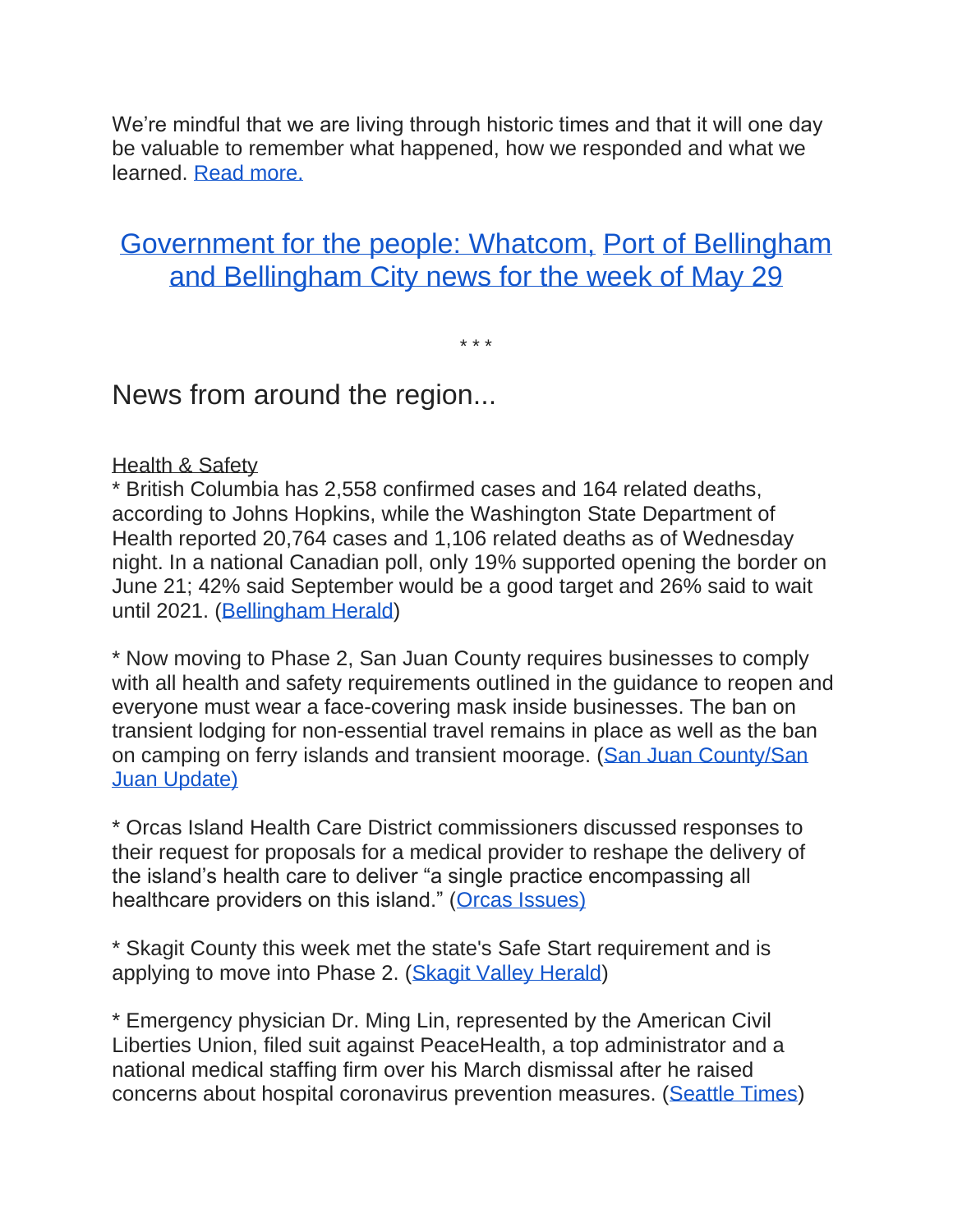#### **Education**

\* A national survey found that four out of 10 of the poorest U.S. students are accessing remote learning as little as once a week or less, while in families making more than \$100,000 a year, 83% of kids are doing distance learning every day, with the majority engaged over two hours a day. (National Public [Radio\)](https://kuow.org/stories/survey-shows-big-remote-learning-gaps-for-low-income-and-special-needs-children)

#### Government

\* The city of Burlington's reliance on sales tax revenues has resulted in an estimated \$1.5 to \$3 million revenue shortfall in 2020, with preliminary tax revenue for March showing a 35% drop. [\(Skagit Valley Herald\)](https://www.goskagit.com/news/local_news/burlington-weighing-new-taxes-cuts-amid-pandemic/article_11ffd214-dccb-5a36-824c-1e8dbf0557b8.html)

\* The Coronavirus Aid, Relief, and Economic Security Act has granted \$16.3 million to Whatcom County and its seven incorporated cities. Western Washington University and the Whatcom Transportation Authority have received \$14.6 million in grants. [\(Bellingham Herald\)](https://www.bellinghamherald.com/news/coronavirus/article242855136.html)

\* The city of Anacortes received about 19% less sales tax revenue than expected for the first half of March and received 37% less sales tax revenue for the second half of March. [\(Anacortes American\)](https://www.goskagit.com/news/business/anacortes-weathering-drop-in-sales-tax-revenue-amid-pandemic/article_c9a05b18-e2ee-57a8-a5ba-6636925db386.html)

\* Whatcom County property taxes which were due on April 30 and deferred due to pandemic are due June 1. [\(The Northern Light\)](https://www.thenorthernlight.com/stories/reminder-after-covid-19-extension-property-taxes-are-due-june-1,10573?)

#### **Nature**

\* New rules for Washington's commercial whale-watching licensing program are being developed and will be shared and refined over the summer of 2020, with public comment in fall 2020 and expected adoption by Jan. 1, 2021. [\(Washington Department of Fish and Wildlife\)](https://wdfw.wa.gov/species-habitats/at-risk/species-recovery/orca/rule-making)

\* Here are the Washington Department of Fish and Wildlife [proposed rules](http://wdfw.wa.gov/about/regulations/development#pending) for this year's recreational and commercial salmon fishing seasons and here is where you can [comment on the rules.](http://wdfw.wa.gov/fishing/management/north-falcon/public-input) [\(Skagit Valley Herald\)](https://www.goskagit.com/news/local_news/comment-period-opens-for-salmon-seasons/article_b4531be8-8cfa-5bcb-9a6c-a7588b08de2a.html?utm_medium=social&utm_source=email&utm_campaign=user-share)

\* The rare gray orca Tl'uk and a pod of five transient orcas were seen on Tuesday in Bellingham Bay. [\(Bellingham Herald\)](https://www.bellinghamherald.com/news/local/article243036226.html)

\* Washington agriculture officials confirmed that a dead Asian giant hornet was found near Custer in Whatcom County this week. [\(Bellingham Herald\)](https://www.bellinghamherald.com/news/local/article243090671.html)